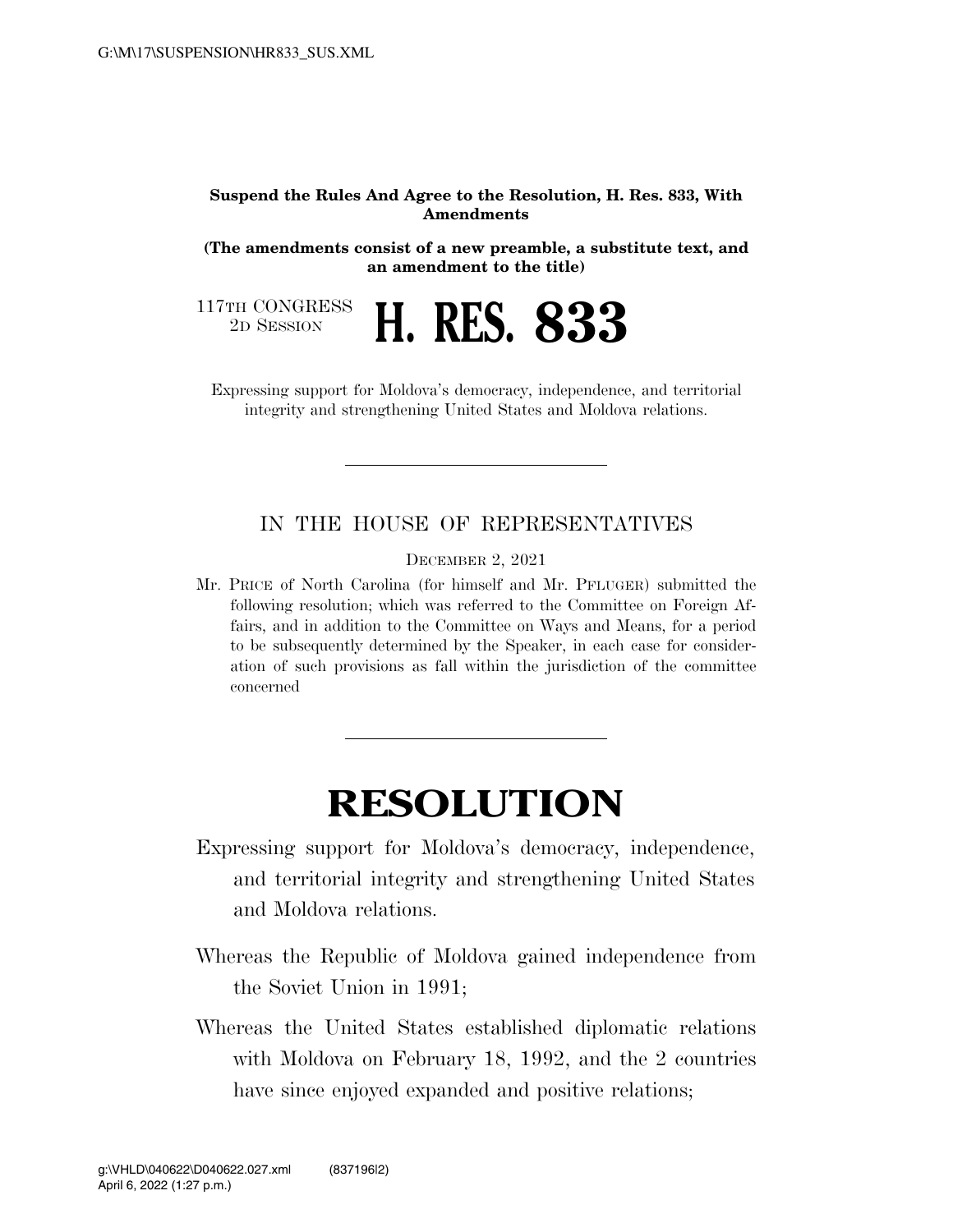- Whereas United States assistance to Moldova and the Strategic Dialogue between the United States and Moldova, which was launched on March 3, 2014, has strengthened the relationship between the 2 countries and focused on advancing shared interests in democracy, good governance, rule of law, anticorruption, energy independence, economic development, and security cooperation;
- Whereas Congress and State and local communities have a history of engaging with Moldovan young leaders, civil society, and Members of Parliament through official exchanges;
- Whereas Moldova ratified an association agreement containing comprehensive free trade provisions with the European Union in 2014 and the agreement became fully effective in July 2016;
- Whereas Moldova's main trading partner is the European Union;
- Whereas Moldova is a member of the European Union's Eastern Partnership;
- Whereas since the Russian Federation's unprovoked full-scale invasion of Ukraine on February 24, 2022, Moldova has opened its border to refugees fleeing Ukraine;
- Whereas, on March 3, 2022, Moldova submitted an application to become a member of the European Union;
- Whereas the Moldovan 2020 Presidential and 2021 parliamentary elections resulted in a government with a mandate to fight corruption, reinvigorate economic reforms, enhance judicial independence, revitalize European integration efforts, and strengthen relations with the United States;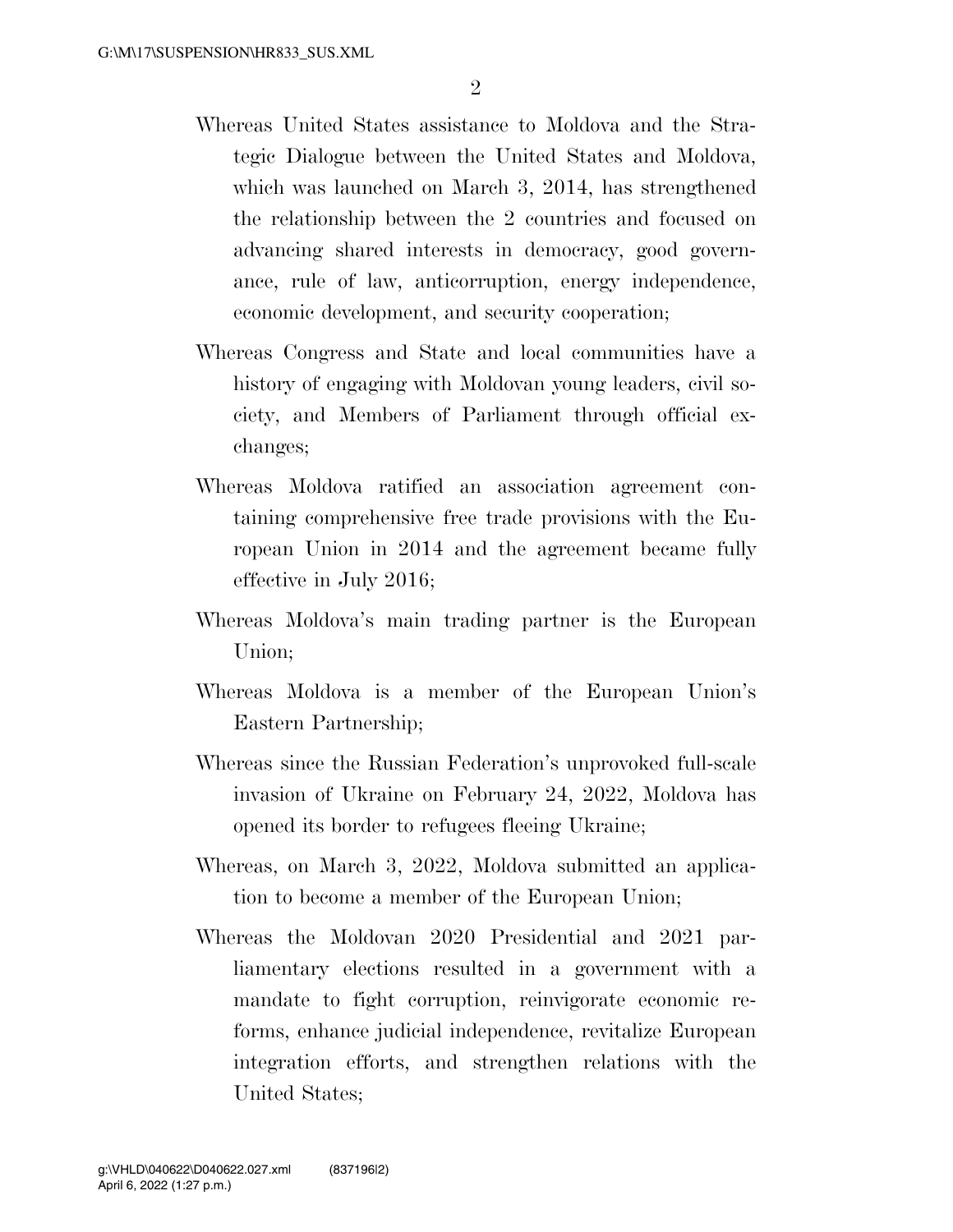- Whereas, in November 2020, Moldova elected its first female President, Maia Sandu, and since August 6, 2021, women serve as both Moldova's head of state and head of government;
- Whereas according to the Organization for Security and Cooperation in Europe's Office for Democratic Institutions and Human Rights, the most recent elections were ''well administered, competitive and fundamental freedoms were largely respected'';
- Whereas in a judgment in 2004, the European Court of Human Rights found that Moldova's separatist region of Transnistria was created with the support of the Government of the Russian Federation and considered it ''under the effective authority or at least decisive influence'' of the Kremlin;
- Whereas the United States supports the sovereignty and territorial integrity of Moldova and on that basis participates as an observer in the " $5+2$ " negotiations to find a comprehensive settlement that will provide a special status for Transnistria within Moldova's internationally recognized borders;
- Whereas the Government of the Russian Federation maintains a contingent of military forces and a stockpile of military equipment and ammunition within the Transnistrian region constituting an occupation of Moldovan territory and a violation of Moldova's territorial sovereignty;
- Whereas the Council of Europe, the Organization for Security and Co-operation in Europe Mission to Moldova, and the Government of Moldova have called upon the Kremlin to remove its troops from the territory of Moldova;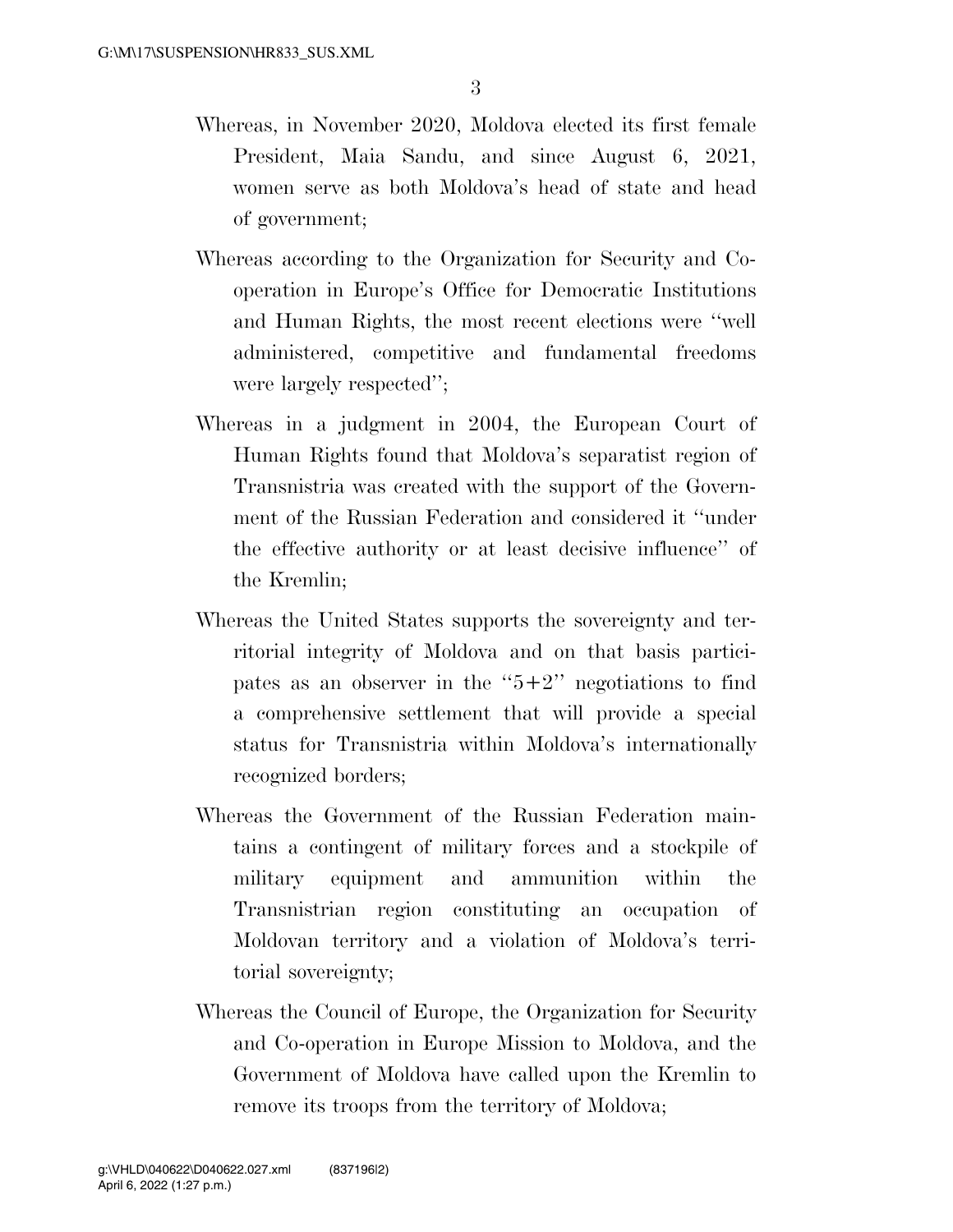- Whereas, in July 2017, the Moldovan Parliament adopted a declaration calling on the Kremlin to withdraw its troops from Moldova;
- Whereas, on September 22, 2021, Moldovan President Maia Sandu addressed the United Nations General Assembly and called for the Kremlin to withdraw its troops from the Transnistrian region;
- Whereas Moldova has been a valued and reliable partner in promoting global security by participating in United Nations peacekeeping missions in the Central African Republic, Kosovo, and South Sudan, supporting United States efforts to increase international cooperation in combating terrorism, and providing demining units and postconflict humanitarian assistance in Iraq;
- Whereas, since 1996, Moldova's Armed Forces have participated in the United States National Guard State Partnership Program as a partner to the North Carolina National Guard, which led to the creation of the Moldova-North Carolina Bilateral Partnership, which has facilitated cooperation in the areas of civil emergency operations, expansion of markets, coordination of humanitarian efforts and cultural, scientific, and academic exchanges;
- Whereas Moldova cooperates with the North Atlantic Treaty Organization through the Partnership for Peace program, including participation in the Defense and Related Security Capacity Building Initiative, a flagship defense reform partnership focused on reforming and modernizing Moldova's Armed Forces to improve expertise, interoperability, and peacekeeping capabilities; and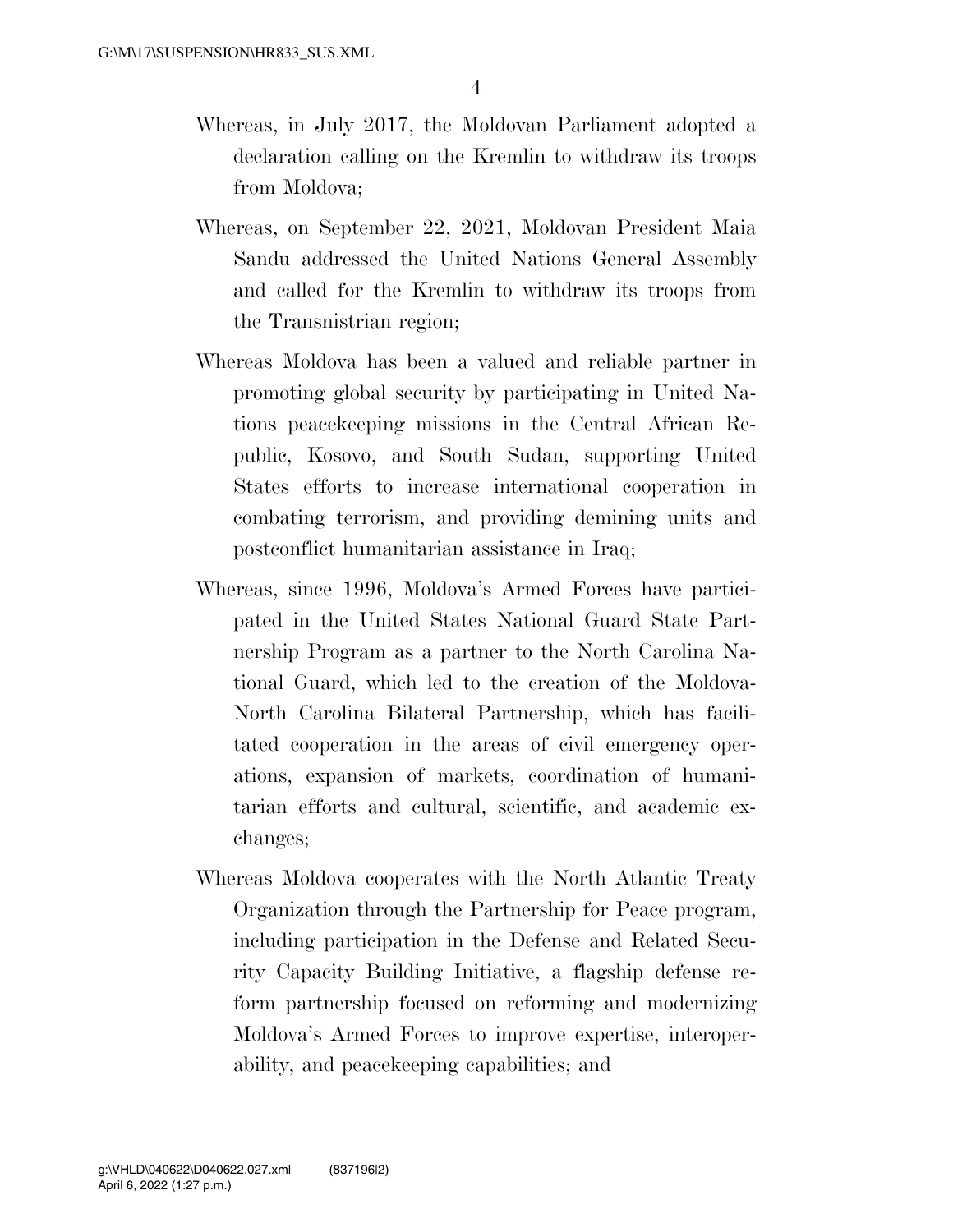- Whereas, on September 21, 2021, President Biden addressed the 76th United Nations General Assembly stating that the democratic world ''lives in the proud Moldovans who helped deliver a landslide victory for the forces of democracy, with a mandate to fight graft, to build a more inclusive economy'': Now, therefore, be it
	- *Resolved,* That the House of Representatives—
- (1) urges the United States Government, Euro- pean Union, and other transatlantic partners to in- crease cooperation, coordination, and support for the Republic of Moldova's democratic development, eco- nomic and energy independence, and efforts to root out corruption;
- (2) reaffirms that it is the policy of the United States to support the sovereignty, independence, and territorial integrity of Moldova and the inviolability of its borders;
- (3) affirms Moldova's sovereign right to deter- mine its own partnerships free of external coercion and pressure, and affirms Moldova's right to asso- ciate with the European Union or any regional orga-nization;
- (4) encourages increased activity related to the Strategic Dialogue as a means to strengthen rela-tions between Moldova and the United States;
- (5) supports the Joint Commercial Commission between the United States and Moldova to strength-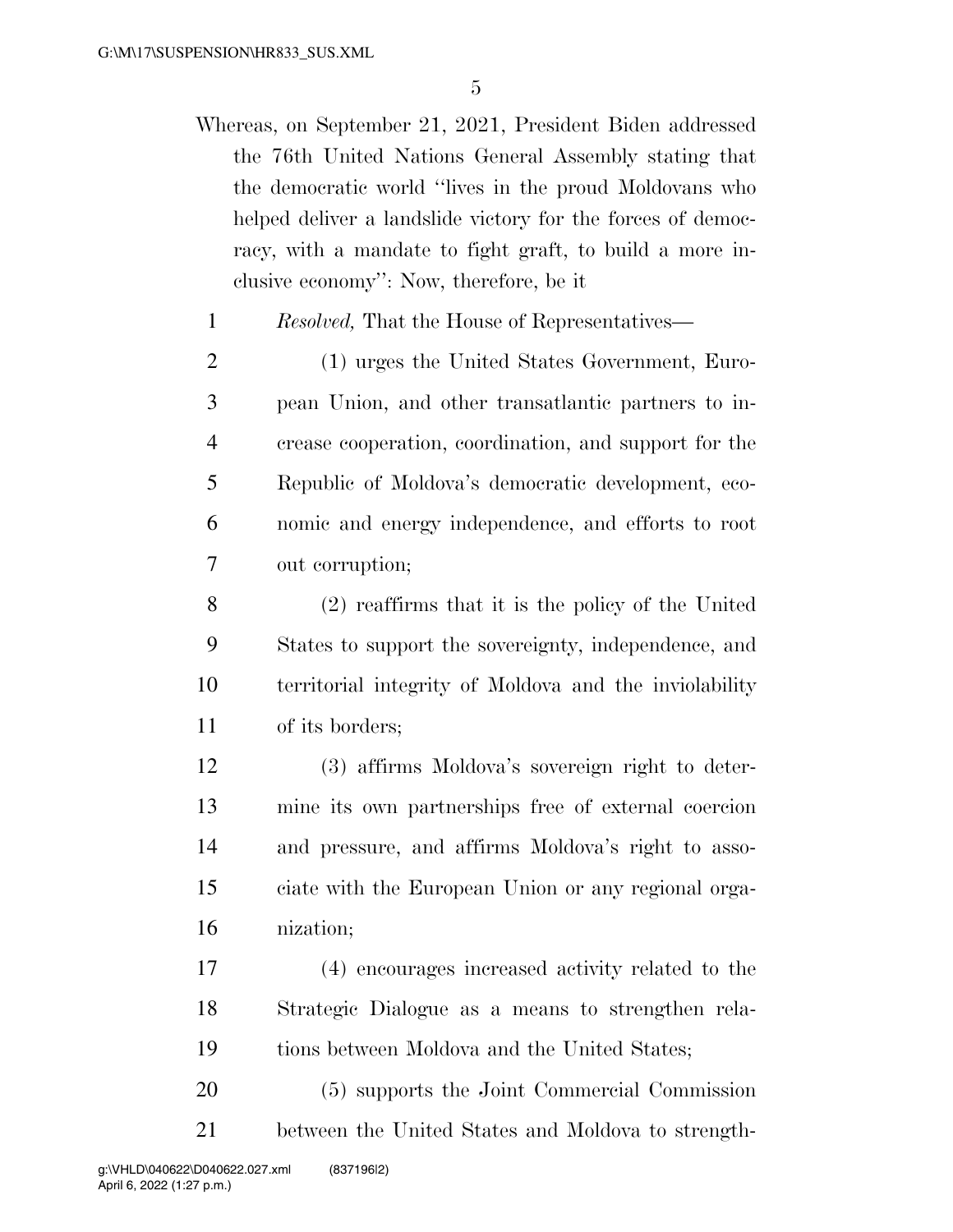en the bilateral trade and investment relationship between the 2 nations and improve Moldova's invest-ment climate;

 (6) encourages the United States Government to engage at a leadership level to enhance United States partnerships with the Government of Moldova and civil society organizations;

 (7) encourages the Secretary of State, the Ad- ministrator of the United States Agency for Inter- national Development, the Chief Executive Officer of the Development Finance Corporation, the Secretary of Energy, and the United States Trade Representa- tive to increase and focus assistance on justice sector reform, strengthening democratic institutions, pro- moting an open and transparent government, fos- tering indigenous independent media and an open information environment, increasing domestic energy development, diversification of energy supplies and energy efficiency, improving transport and commu- nication infrastructure, as well as the promotion of trade and investment opportunities, along with inclu- sive economic growth focusing on the rural areas be-yond the capital;

 (8) commends Moldova's efforts to take in Ukrainian refugees and urges increased assistance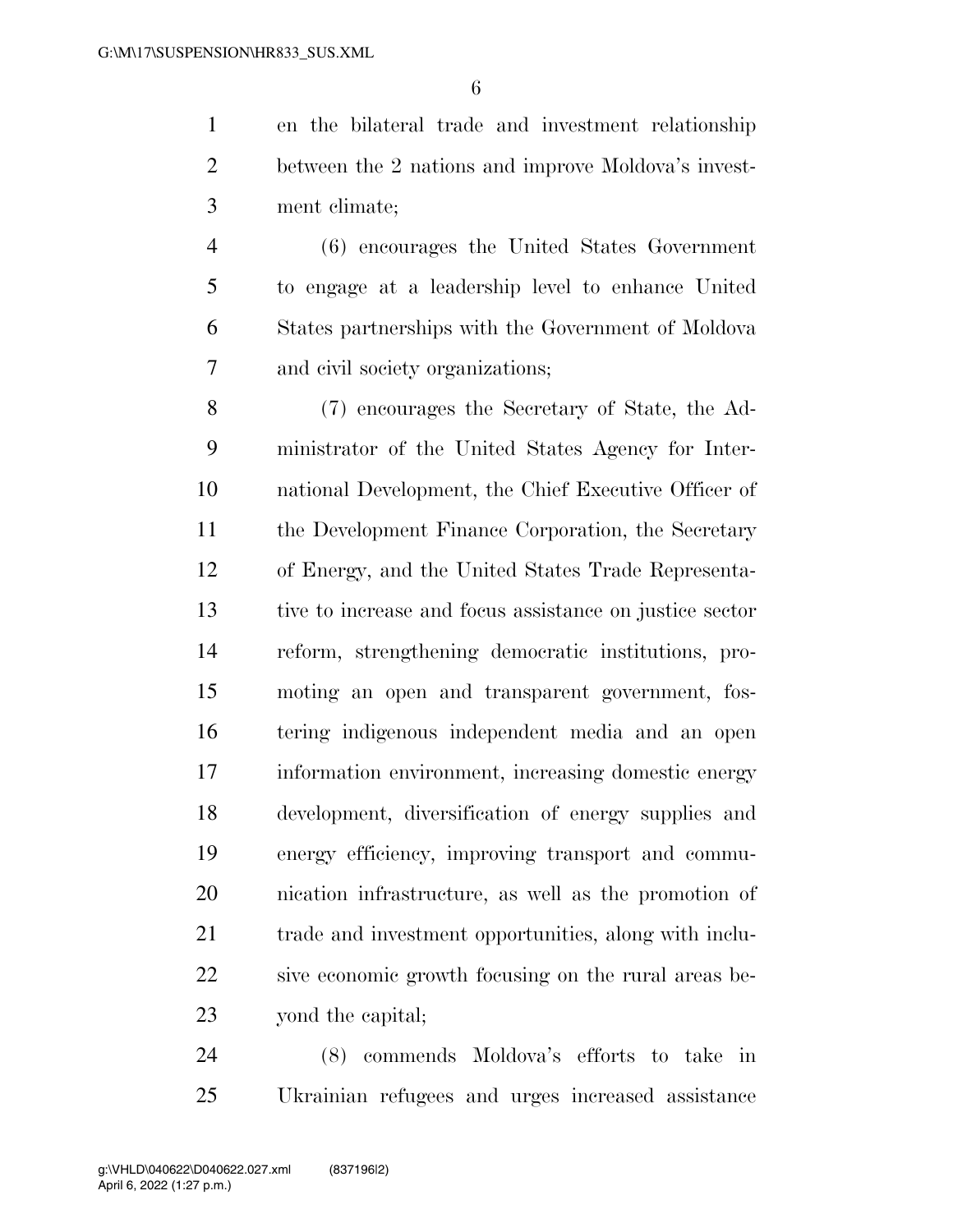by the United States, European Union, and other al- lies and partners to Moldova to assist with those ef-forts;

 (9) reaffirms the importance of free, fair, and transparent elections in Moldova;

 (10) urges the Secretary of State, the Adminis- trator of the United States Agency for International Development, the Chief Executive Officer of the United States Agency for Global Media, and other heads of Federal departments and agencies to con- tinue to work with the Government of Moldova and Moldovan civil society to strengthen independent media and combat Russian disinformation and prop-aganda;

 (11) calls upon the Government of the Russian Federation to fulfill its commitments made at the Organization for Security and Co-operation in Eu- rope's Istanbul summit in 1999, and to withdraw its military forces and munitions from within the inter-20 nationally recognized territory of Moldova;

 (12) calls upon the Government of the Russian Federation to refrain from military and economic threats to Moldova and cease any and all actions that support the so-called ''authorities'' in the sepa-ratist region of Transnistria;